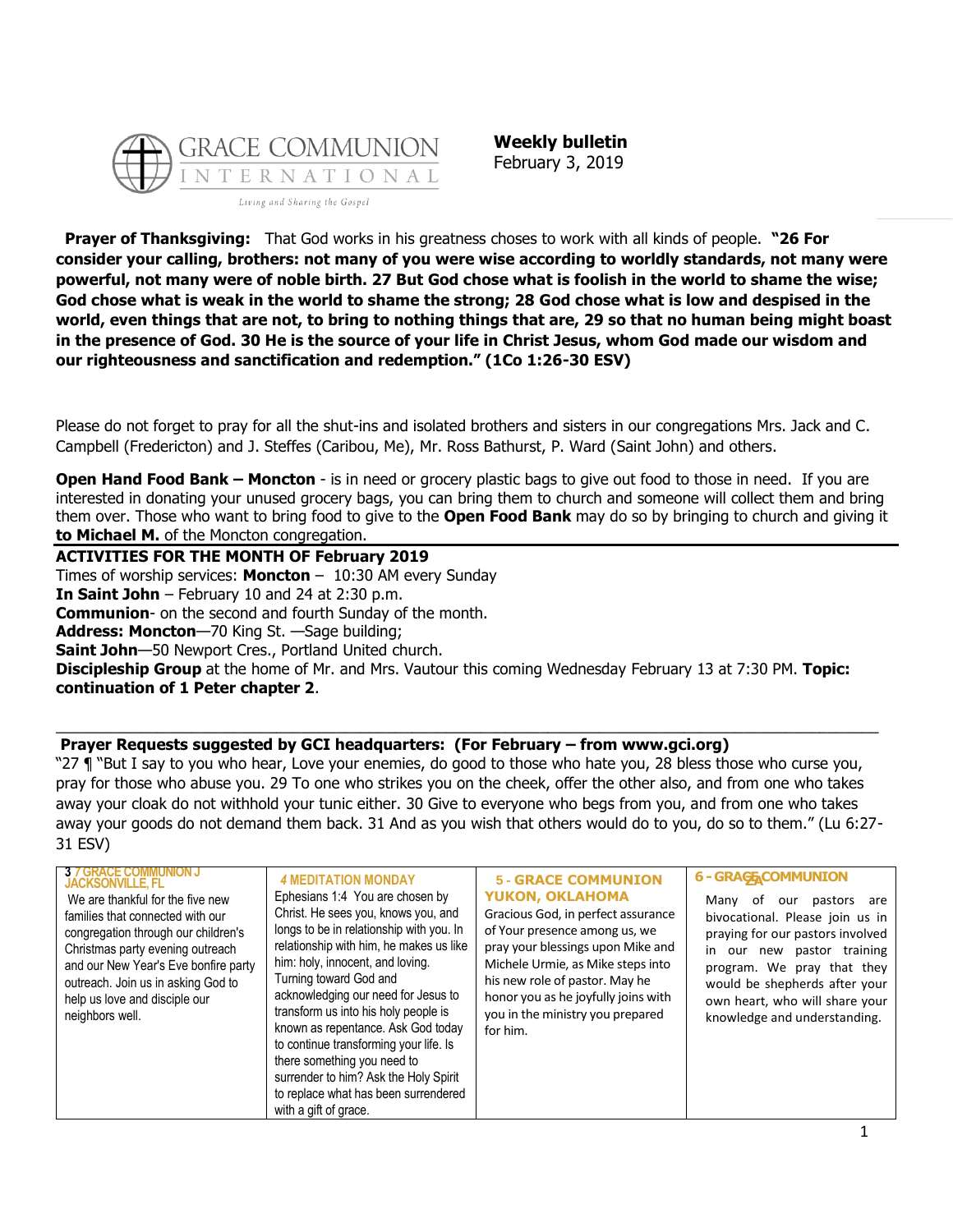| 7 GCI USA                            | <b>8 GRACE COMMUNION</b>             | <b>9 GRACE COMMUNION</b>             | <b>10 GRACE COMMUNION</b>                |
|--------------------------------------|--------------------------------------|--------------------------------------|------------------------------------------|
| Please join us in lifting up our new | <b>MINDANAO, PH</b>                  | <b>FRANCISCO VILLA, MX</b>           | <b>INTERNATIONAL</b>                     |
| pastors who are attending an         | Sixty-six participants attended a    | Praise God for land donated to the   | We pray that you will create leaders     |
| orientation this weekend at the home | Trinitarian Preaching Workshop. Pray | local congregation for a meeting     | among us - individuals made in your      |
| office. May they feel supported.     | that God may continue to reveal      | place. Join us in lifting up their   | image who will apply your teachings      |
| encouaraged, and inspired as they    | himself through the reading and      | dynamic local leadership and for God | in their lives and positively impact our |
| join with Jesus in shepherding our   | preaching of his Word. Ask God to    | to bless their meeting place and     | families, workplaces, communities,       |
| congregations across the country.    | help our members grow in grace and   | ministry.                            | and church. Help us develop and          |
|                                      | understanding through inspirational, |                                      | empower new leaders in our               |
|                                      | Bible-based sermons.                 |                                      | fellowships.                             |
|                                      |                                      |                                      |                                          |

**AUDIO SERMONS are also now uploaded to YouTube.ca. To listen to those sermons, you can Google Grace Communion International New Brunswick or go to** [https://www.youtube.com/channel/UCgKazyWhmKmDZy69vJcFfPg.](https://www.youtube.com/channel/UCgKazyWhmKmDZy69vJcFfPg) Please pray that they will be a source of inspiration in sharing the good news of the gospel of Jesus Christ to a wider audience. They continue to be available in our local website at www.worshiphim.ca

**The good news of the gospel is a message to be shared with others.** Please pray that God will give us the love and wisdom to be able to share this message with others in a loving, clear and confident matter as we participate in his missional work on the earth in our generation. "**5 ¶ Conduct yourselves wisely toward outsiders, making the best use of the time. 6 Let your speech always be gracious, seasoned with salt, so that you may know how you ought to answer each person." (Col 4:5-6 ESV)**

**\_\_\_\_\_\_\_\_\_\_\_\_\_\_\_\_\_\_\_\_\_\_\_\_\_\_\_\_\_\_\_\_\_\_\_\_\_\_\_\_\_\_\_\_\_\_\_\_\_\_\_\_\_\_\_\_\_\_\_\_\_\_\_\_\_\_\_\_\_\_\_\_\_\_\_\_\_\_\_\_\_\_\_\_\_\_\_\_\_\_\_\_\_\_\_\_\_\_\_\_\_\_\_\_\_\_\_\_\_\_\_\_\_\_\_\_**

**Please pray** that God will put an end to the senseless violence happening in North America continent and other parts of the world.

**Pray that we will see the good works that God has prepared for us in advance** so that we can enthusiastically participate in the on-going work He is doing now on this earth in bringing people in relationship with him in Jesus by the Holy Spirit.

**Please pray, as per Jesus instructions, the disciples prayer**, **"Our Father in heaven, hallowed be your name.**

**<sup>10</sup> Your kingdom come, your will be done, on earth as it is in heaven" (Matt 6:9-10)** as our world is suffering so much and in need of complete restoration by the King of kings, Jesus. As we are his royal priesthood, let us proclaim the excellencies of him who called us out of darkness into his marvelous light, as we are instructed in 1 Peter 2.

**Pray for the world and for all people**: we live in a world that does not know the way to peace. Important to pray as we are instructed by the apostle Paul — "**1 ¶ First of all, then, I urge that supplications, prayers, intercessions, and thanksgivings be made for all people, 2 for kings and all who are in high positions, that we may lead a peaceful and quiet life, godly and dignified in every way. 3 This is good, and it is pleasing in the sight of God our Savior," (1Ti 2:1–3 ESV)**

## **\_\_\_\_\_\_\_\_\_\_\_\_\_\_\_\_\_\_\_\_\_\_\_\_\_\_\_\_\_\_\_\_\_\_\_\_\_\_\_\_\_\_\_\_\_\_\_\_\_\_\_\_\_\_\_\_\_\_\_\_\_\_\_\_\_\_\_\_\_\_\_\_\_\_\_\_\_\_\_\_\_\_\_\_ GOD: WE WERE ALWAYS ON HIS MIND Mr. Joseph Tkach (https://www.gci.org/articles/we-were-always-on-his-mind/)**

The doctrine of the Trinity has been with us for more than 1,600 years. Most Christians consider it to be one of the "givens" of their faith, and don't give it much thought. Theologian J.I. Packer noted that the Trinity is usually considered a little-thought-about piece of "theological lumber" that no one pays much attention to.(1)

But whatever your level of understanding of the doctrine of the Trinity, one thing you can know for sure: The Triune God is unchangeably committed to including you in the wonderful fellowship of the life of the Father, the Son and Holy Spirit.

## **Communion**

The doctrine of the Trinity teaches that there are not three Gods, only one, and that God, the only true God, the God of the Bible, is Father, Son and Holy Spirit. This has always been a concept that is difficult to put into words. But let's try. The Father, Son and Spirit, we might say, mutually indwell one another, that is, the life they share is perfectly interpenetrating. In other words, there is no such thing as the Father apart from the Son and the Spirit. There is no such thing as the Son apart from the Father and the Spirit. And there is no Holy Spirit apart from the Father and the Son. That means that when you are in Christ, you are included in the fellowship and joy of the life of the Triune God. It means the Father receives you and has fellowship with you as he does with Jesus. It means that the love that God once and for all demonstrated in the Incarnation of Jesus Christ is no less than the love the Father has always had for you even before you were a believer, and he always will have that love for you.

It means that God has declared in Christ that you belong to him, that you are included, that you matter. That's why the Christian life is all about love: God's love for you and God's love in you.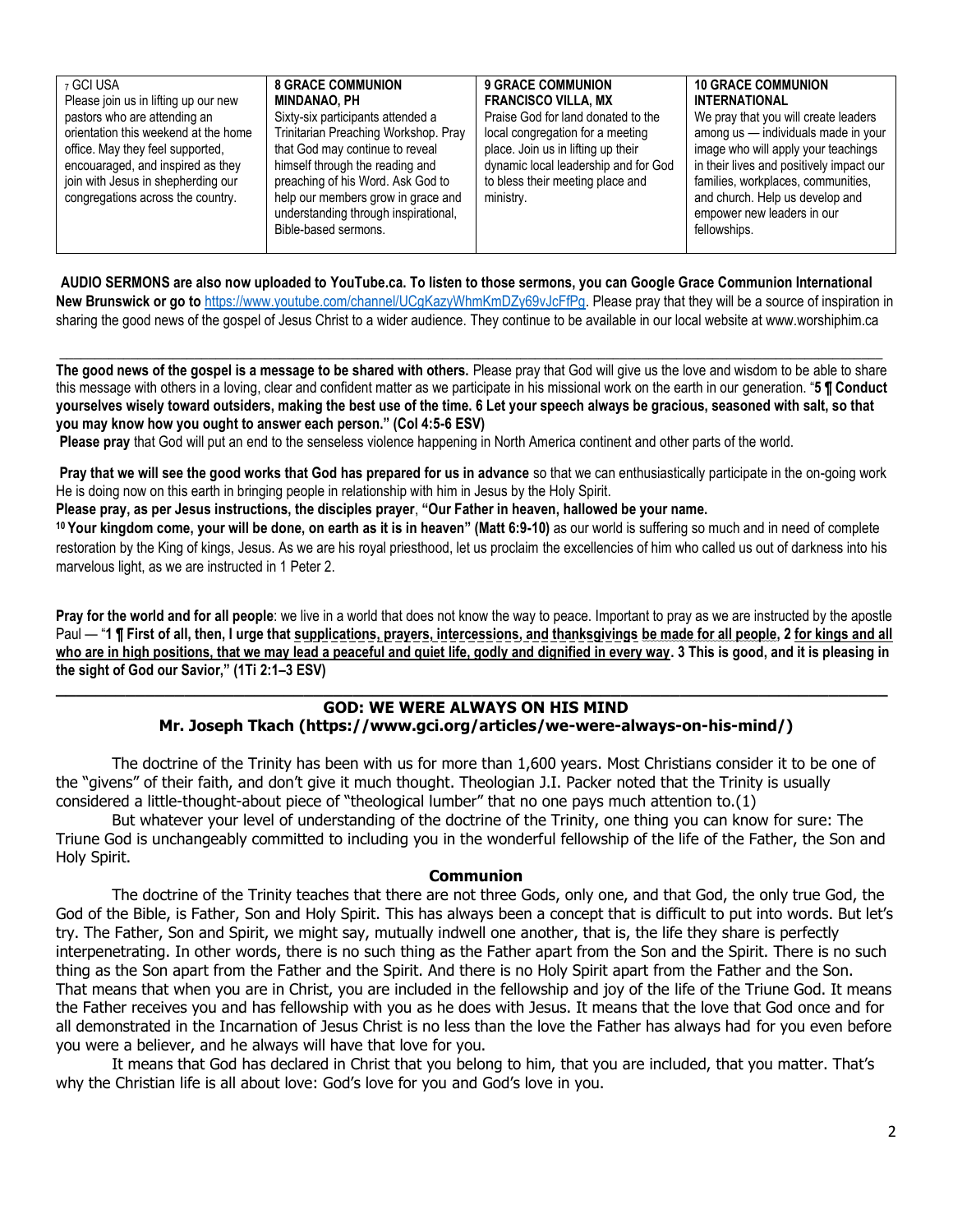God did not make us to be alone. To be created in God's image, as the Bible says humanity is ([Genesis 1:27\)](http://biblia.com/bible/niv/Gen%201.27), is to be created for loving relationships, for communion with God and with one another. The systematic theologian Colin Gunton put it this way: "God is already 'in advance' of creation, a communion of persons existing in loving relations."(2)

#### **Mutual indwelling**

This union/communion of Father, Son and Spirit was referred to as perichoresis by the early Greek fathers of the church. They used the word in the sense of mutual indwelling. (3)

Why does this matter? Because that inner life of love in the Triune God is what God shares with us in Jesus Christ. Theologian Michael Jinkins describes it this way:

Through the self-giving of Jesus Christ, through God's self-emptying assumption of our humanity, God shares God's own inner life and being in communion with us, uniting us to himself by the Word through the power of the Holy Spirit. Thus the God who is Love brings us into a real participation in the eternal life of God. (4)

Too "theological" sounding? Let's make it simpler. Paul told the pagans at Athens that we all "**live and move and have our being" in God [\(Acts 17:28\)](http://biblia.com/bible/niv/Acts%2017.28)**. The God in whom we live and have our being is the Father, the Son and the Holy Spirit, each existing in the other in perfect communion and love. The Son became human so that we humans can join him in that perfect communion of love that he shares with the Father and the Spirit. We learn this from God's perfect revelation of himself in Jesus Christ in the Scriptures:

**"I am the way and the truth and the life. No one comes to the Father except through me. If you really knew me, you would know my Father as well" ([John 14:6-7\)](http://biblia.com/bible/niv/John%2014.6-7).**

**"Don't you believe that I am in the Father, and that the Father is in me?… Believe me when I say that I am in the Father and the Father is in me" ([John 14:10-11\)](http://biblia.com/bible/niv/John%2014.10-11).**

**"On that day you will realize that I am in my Father, and you are in me, and I am in you" ([John](http://biblia.com/bible/niv/John%2014.20)  [14:20\)](http://biblia.com/bible/niv/John%2014.20).**

**"I pray also for those who will believe in me through their message, that all of them may be one, Father, just as you are in me and I am in you" ([John 17:20-21\)](http://biblia.com/bible/niv/John%2017.20-21).**

**"God was pleased to have all his fullness dwell in him [Jesus Christ], and through him to reconcile to himself all things, whether things on earth or things in heaven, by making peace through his blood, shed on the cross" ([Colossians 1:19-20\)](http://biblia.com/bible/niv/Col%201.19-20).**

Salvation flows from God's absolute love for and faithfulness to humanity, not from a desperate attempt to repair the damages of sin. God's gracious purpose for humanity existed before sin ever entered the picture [\(Ephesians 1:4\)](http://biblia.com/bible/niv/Eph%201.4). God has assured our future – he has, as Jesus said, "been pleased to give you the kingdom" [\(Luke 12:32\)](http://biblia.com/bible/niv/Luke%2012.32). Jesus has taken us with him where he is [\(Ephesians 2:6\)](http://biblia.com/bible/niv/Eph%202.6).

God has purposed to never be without us**. "God was pleased to have all his fullness dwell in him, and through him to reconcile to himself all things, whether things on earth or things in heaven, by making peace through his blood, shed on the cross" ([Colossians 1:19-20\)](http://biblia.com/bible/niv/Col%201.19-20)**. We often forget that, but God never does. **In his embrace**

In Jesus Christ through the Holy Spirit by the will of the Father, we mortal, sinning human beings, in spite of ourselves, are graciously and lovingly held in the divine embrace of the triune God. That is exactly what the Father intended for us from the beginning. **"In love he predestined us to be adopted as his sons through Jesus Christ, in accordance with his pleasure and will – to the praise of his glorious grace, which he has freely given us in the One he loves" ([Ephesians 1:5-6\)](http://biblia.com/bible/niv/Eph%201.5-6)**.

Redemption starts with God's nature, his absolute and unquenchable love for humanity, not with human sin. Through the incarnation of the Son, his becoming one of us and making us one with him, God includes us humans in the all-embracing love of the Father for the Son and the Son for the Father. God made us for this very reason – so that in Christ we can be his beloved children. This has been God's will for us from before creation:

**For he chose us in him before the creation of the world to be holy and blameless in his sight. In love he predestined us to be adopted as his sons through Jesus Christ, in accordance with his pleasure and will – to the praise of his glorious grace, which he has freely given us in the One he loves…. He made known to us the mystery of his will according to his good pleasure, which he purposed in Christ…to bring all things in heaven and earth together under one head, even Christ. [\(Ephesians 1:4-6,](http://biblia.com/bible/niv/Eph%201.4-6) [9-10\)](http://biblia.com/bible/niv/Ephesians%201.9-10)**

Through the atoning incarnation of the Son, humans are already forgiven, reconciled and saved in him. Divine amnesty has been proclaimed for all humanity in Christ. The sin that entered the human experience through Adam cannot hold a candle to the overwhelming flood of God's grace through Jesus Christ. **"Consequently,"** the apostle Paul wrote, **"just as one trespass resulted in condemnation for all people, so also one righteous act resulted in justification and life for all people" ([Romans 5:18\)](http://biblia.com/bible/niv/Rom%205.18).**